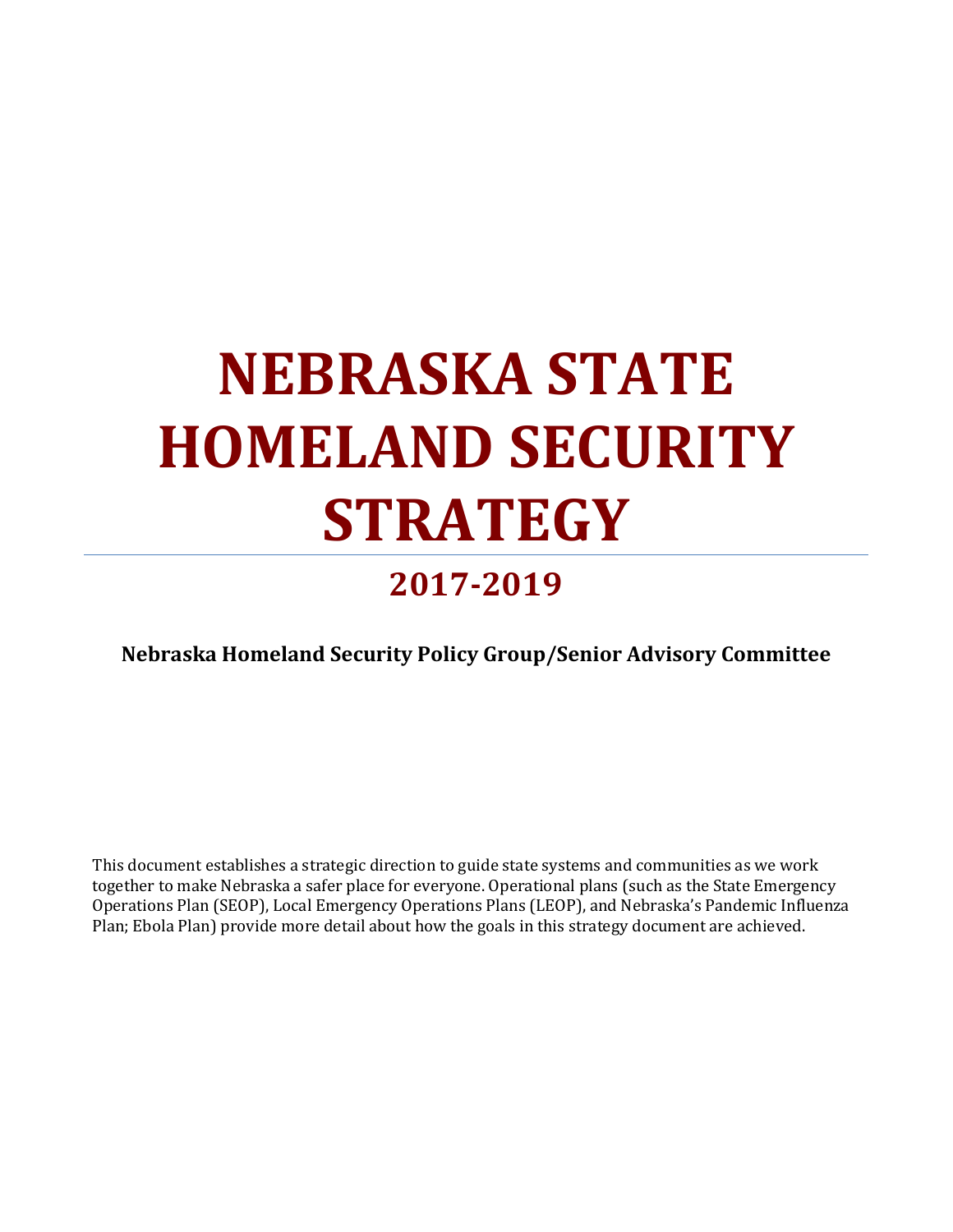# **NEBRASKA** STATE HOMELAND SECURITY STRATEGY 2017-2019

Adopted by the Nebraska Homeland Security Policy Group on December 19, 2016

Chair, Lt. Governor Mike Foley

#### **Acknowledgements**

The document preparation and review process was guided by the University of Nebraska Public Policy Center and the Nebraska Emergency Management Agency. Thank you to stakeholders who completed an online survey tool, those who participated in the in-person workshop held October 25, 2016 and members of Nebraska's Senior Advisory Committee who reviewed and commented on the draft revision.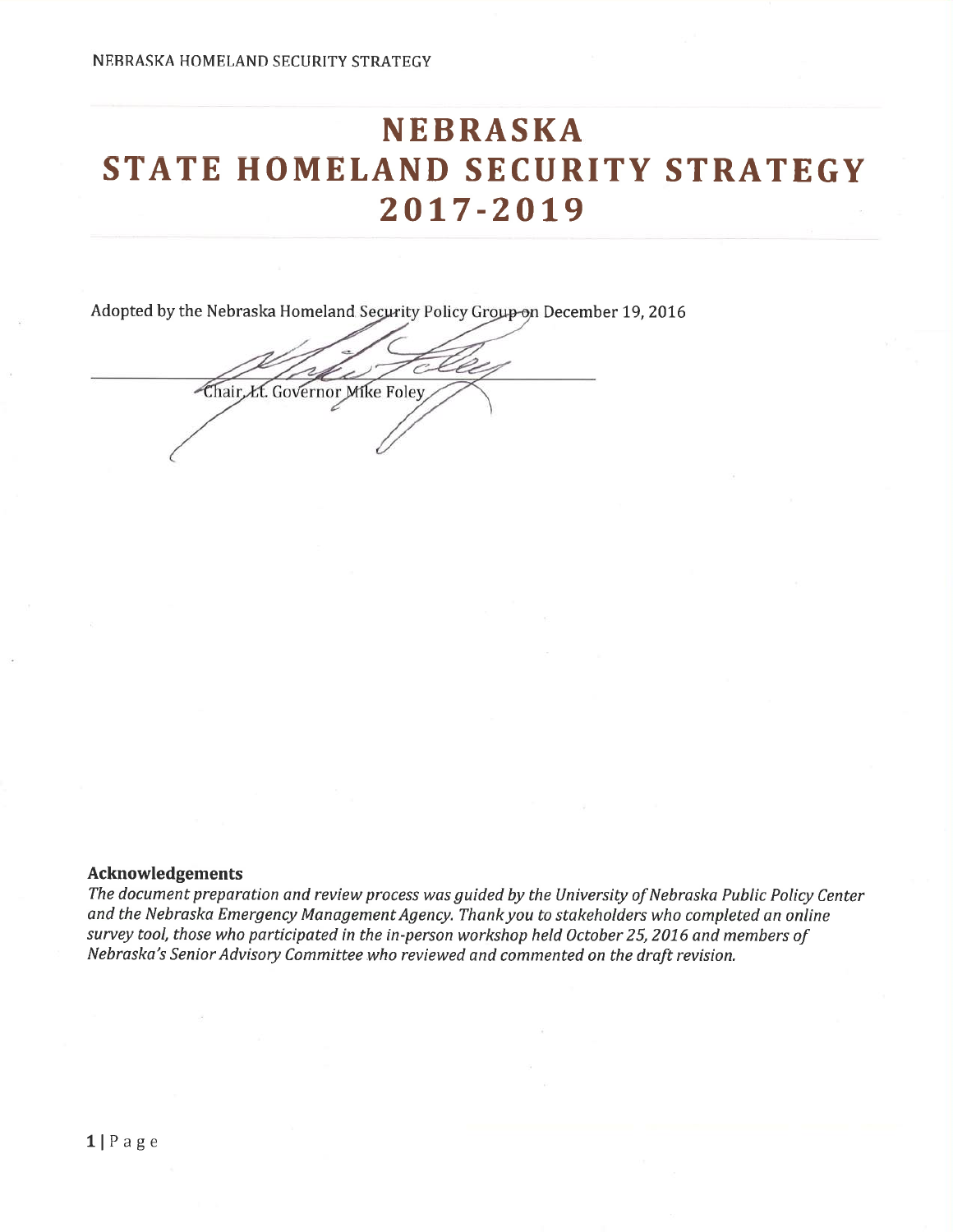## TABLE OF CONTENTS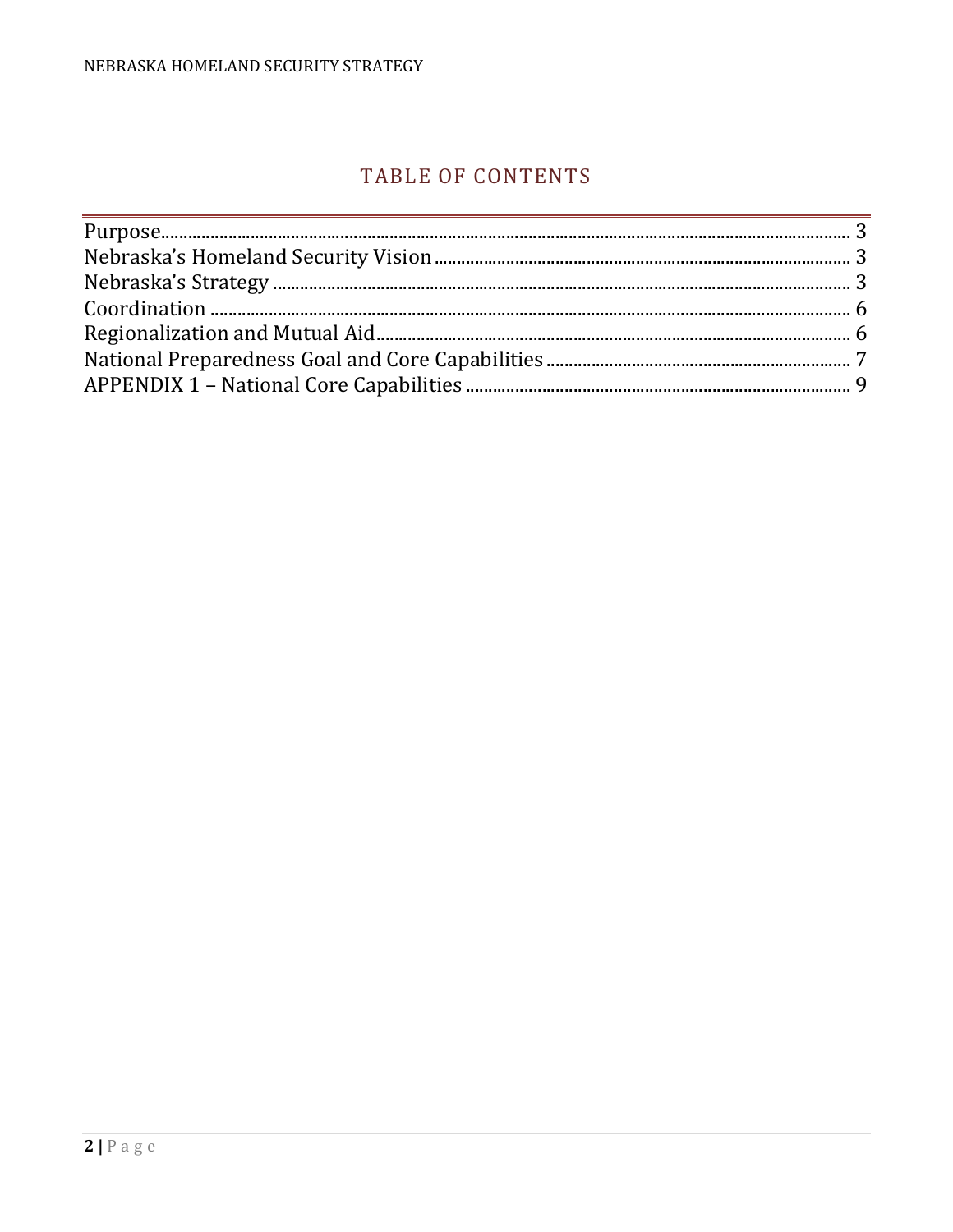## PURPOSE

<span id="page-3-0"></span>The purpose of the Nebraska State Homeland Security Strategy (NSHSS) is to provide strategic direction for enhancing capabilities required across whole communities to promote resilient communities, and prevent, protect against, mitigate, respond to and recover from the threats and hazards that pose the greatest risk to Nebraska.

## NEBRASKA'S HOMELAND SECURITY VISION

## *Nebraska is Safe, Prepared and Resilient*

<span id="page-3-1"></span>Nebraska's homeland security strategy is built upon its citizenry who are engaged, informed and responsible for personal and whole community preparedness. Government and private entities work together to ensure Nebraska is safe, prepared and resilient through effective collaboration and resource allocation.

## NEBRASKA'S STRATEGY

<span id="page-3-2"></span>Nebraska's Homeland Security Strategy supports the National Preparedness Goals and Objectives and builds upon the strength and resilience of our people and resources. A number of processes are in place to ensure participation in homeland security planning reflecting geographic, professional and personal diversity.

- Nebraska completes state and regional Threat and Hazard Identification and Risk Analysis (THIRA) processes to gauge current capabilities and set targets for their development. The results of this process are used to estimate resources needed to enhance capabilities in Nebraska.
- A state preparedness report is prepared and submitted to the Federal Emergency Management Agency (FEMA) each year with estimates of preparedness in each capability area (see Appendix 1 for a list of capability areas).
- Nebraska also completes a Training and Exercise Planning Workshop (TEPW) annually with stakeholders from a variety of disciplines and jurisdictions to create a comprehensive training and exercise program and calendar designed to address gaps identified in the THIRA process and state preparedness report.
- Overall direction and decision making related to Nebraska's strategy falls to the State Homeland Security Policy Group which is informed by these processes and recommendations from the Senior Advisory Committee. The Policy Group monitors progress towards achieving the homeland security vision and sets priorities for the areas of focus. These areas are periodically reviewed and adjusted to reflect changes in the threat environment, Nebraska's overall readiness, availability of resources and national priorities.

The vision is achieved by strategically directing investments, coordination of effort and resources in key areas of focus. Brief descriptions of each focus area include priorities for funding and activity which guides investments in homeland security, preparedness, and resource development for the state of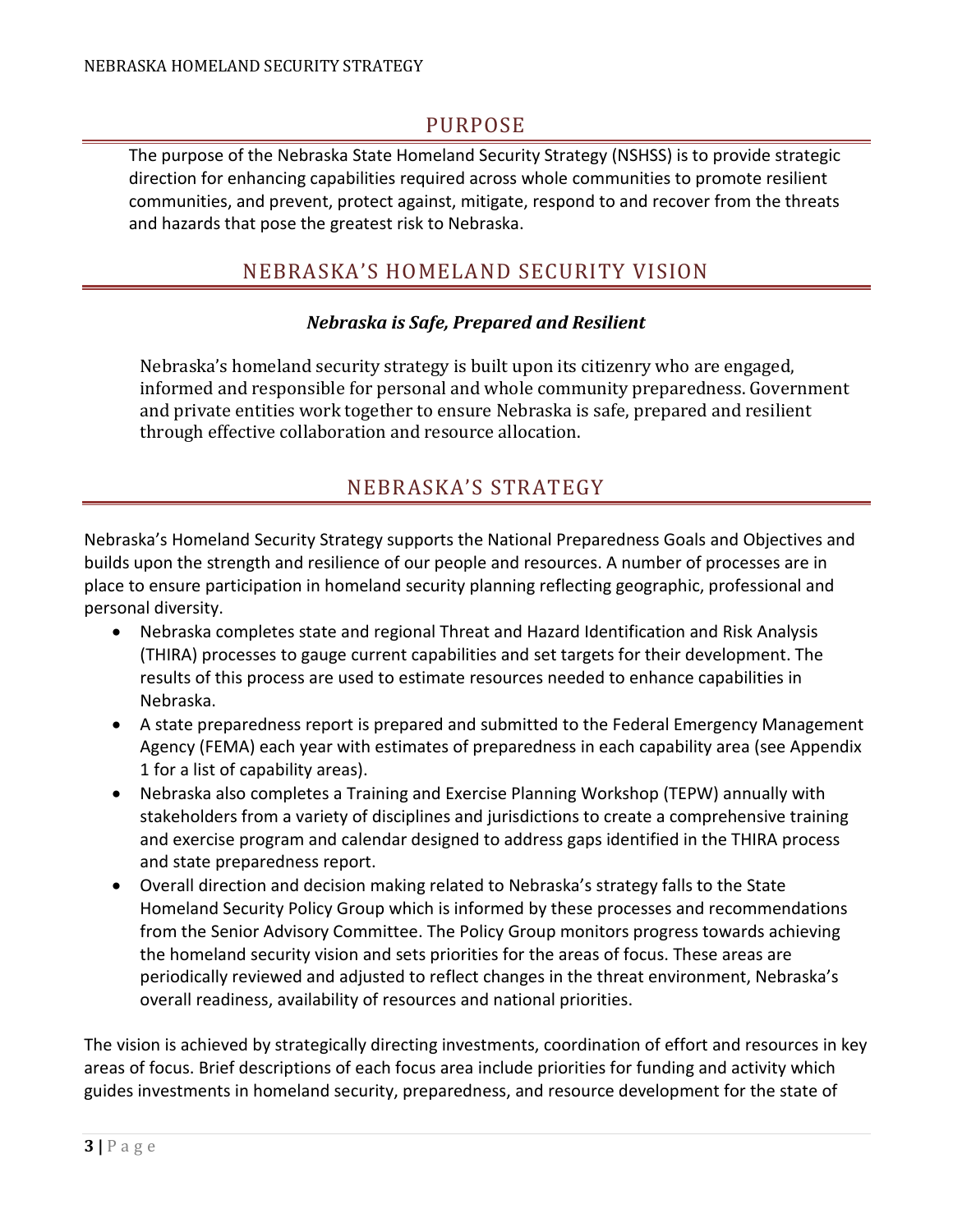Nebraska. This list does not preclude activity in other areas; instead it creates a shared sense of priority to guide development of statewide homeland security capabilities.

## **State and Local Law Enforcement Capabilities**

State and local law enforcement support Nebraska's homeland security strategy by ensuring operational readiness in support of public safety. Priority areas for law enforcement capabilities include sustaining capabilities of Nebraska's Hazardous Device Teams; planning, exercising and training for state and local law enforcement; and support of law enforcement capabilities specifically related to combatting terrorism.

## **Intelligence Sharing Capabilities**

Intelligence sharing requires cooperation across sectors. Development and sustainment of these capabilities is supported by strategic investments in information sharing through the Nebraska Intelligence Analysis Center, the expansion of Nebraska's Fusion Center Liaison Program, and the development of Nebraska's emerging Watch Center. Together these priorities create a common operating picture and support streamlined, integrated intelligence sharing capabilities within law enforcement and among cooperating sectors (e.g., emergency management, and critical infrastructure partners). Support of the Nebraska Intelligence Analysis Center is based on successful completion of nationally required capability assessments needed to continue operating as the state's primary intelligence fusion entity. Products resulting from investments in intelligence sharing must be accessible, complete and understandable by their target audience.

## **Protection of Critical Infrastructure and Key Resources**

Public/private partnerships in Nebraska enhance resiliency and protect critical infrastructure and key resources. Growth and protection of Nebraska's assets are a shared responsibility of the whole community. The priority for Nebraska's homeland security strategy is to engage private entities in partnerships to address information sharing needs, physical vulnerability gaps, and overall protection of assets through the engagement of Nebraska's Intelligence Analysis Center, Watch Center, and public/private partnership planning efforts or groups such as the Nebraska Preparedness Partnership.

## **Planning, Exercising and Training**

Building and sustaining core capabilities in support of state and national preparedness requires a coordinated, efficient program of planning, exercising and training across a variety of areas. Much of this activity is driven by local capabilities and needs; however many of these needs are shared across the state. Nebraska's priorities include strategic investments in development of a Type III Incident Management Team within Nebraska, continued support of training and exercises to address documented regional and state capability gaps, and planning functions that enhance overall coordination, collaboration and efficiency of state homeland security efforts (e.g., State and Regional level threat and hazard identification and risk assessments)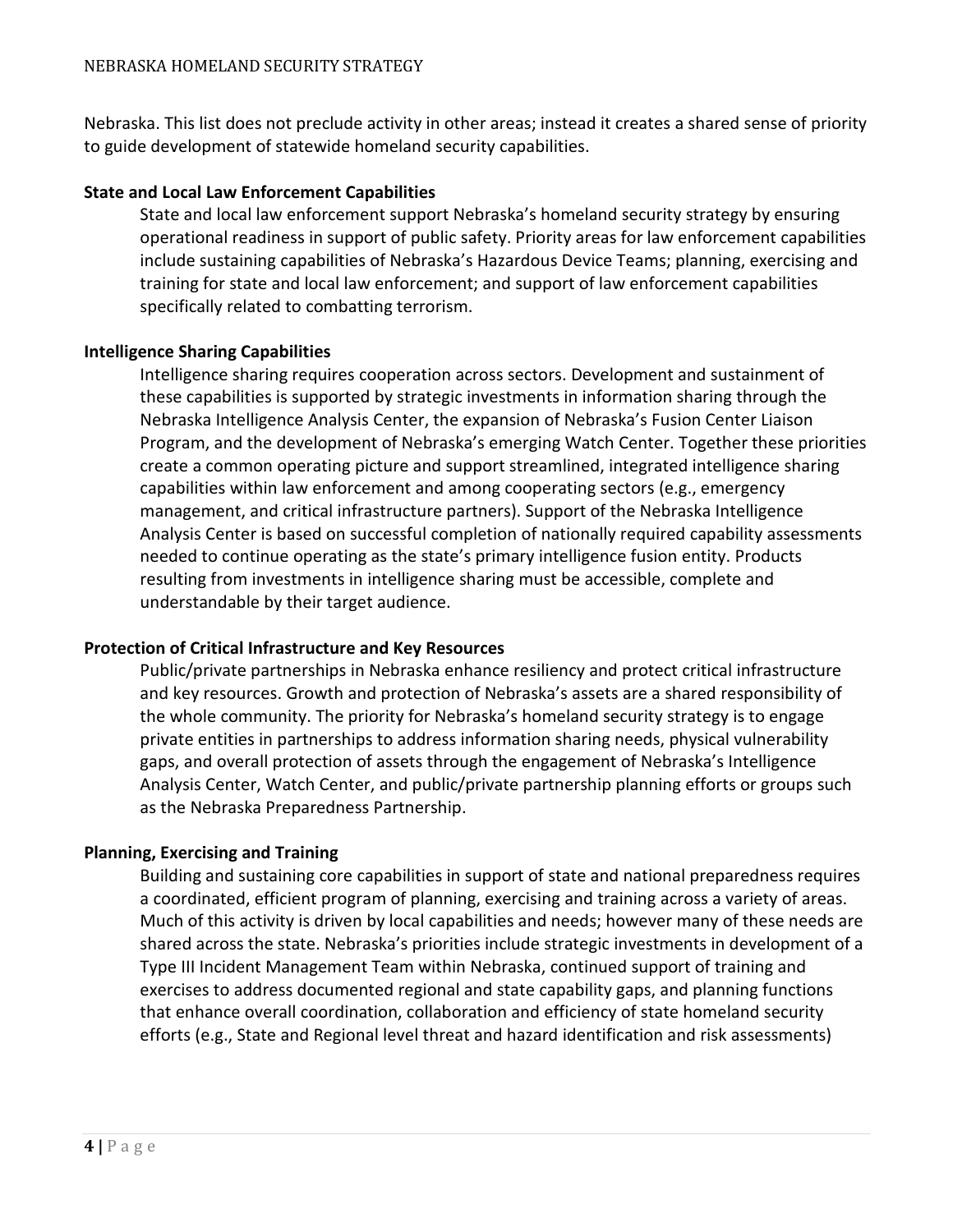#### **Regional and State Hazardous Material Response**

Readiness to respond to hazardous material incidents in Nebraska is maintained through a network of trained personnel capable of responding to these events. The priority for investment is strengthening the capacity of the Nebraska Hazardous Materials Response Program to respond to chemical, biological, radiological, and nuclear incidents. This includes training and equipping personnel designated as hazardous material response team members; supporting the state emergency response team and local emergency planning councils; and addressing documented regional and state capability gaps in hazardous material response. Nebraska's strategy is to maintain assets related to this capability across the state so they can be quickly deployed anywhere in Nebraska.

## **Interoperable Communications**

Effective interoperable data and voice communications is a continuous effort for responders and local/state agencies. Completion and/or enhancement of the Nebraska Regional Interoperable Network and the State Radio System is a priority. Sustainment of this infrastructure is needed for interoperable communications including: replacing equipment, tower rents, generators, etc.; supporting the governance structure for the Nebraska Regional Interoperable Network and the Nebraska Public Safety Communications Council; ensuring strategic and tactical interoperable communications plans are up to date and exercised across the state; increasing the number of trained communication leaders and technicians in the state; and maintaining planning and training needed to ensure systems are operational and meeting the needs of first responders. Additional resources may also be needed to ensure Nebraska is ready to participate in national public safety broadband initiatives.

## **Citizen Corps**

Nebraska citizen readiness is promoted through Citizen Corps Program in local areas that are governed by Citizen Corps Councils. The Citizen Corps Program in Nebraska includes Fire Corps, Volunteers in Police Service, Neighborhood Watch, Citizen Emergency Response Teams, and Medical Reserve Corps. The State Citizen Corps Council serves as the coordinating body for these efforts by reviewing requests for funding from local programs, assessing needs and effectiveness of local programs, and setting strategic direction for the growth, coordination and sustainment of Citizen Corps statewide. Priorities for investment include: ongoing coordination at the state level, the annual statewide Preparedness Conference, and support of specific needs identified at the local level and as recommended by the State Citizen Corps Council.

## **Public Health and Medical**

Nebraska's homeland security strategy includes close coordination among response groups and public health and medical assets. Funding for public health and medical response infrastructure in Nebraska is leveraged through multiple federal sources. State homeland security funding is prioritized for two urban medical response systems in Lincoln and Omaha that support capability gaps in planning, and whole community involvement/coordination by planning, training, exercising and supply acquisition to sustain integration of public health, medical care and hospitals with homeland security activities.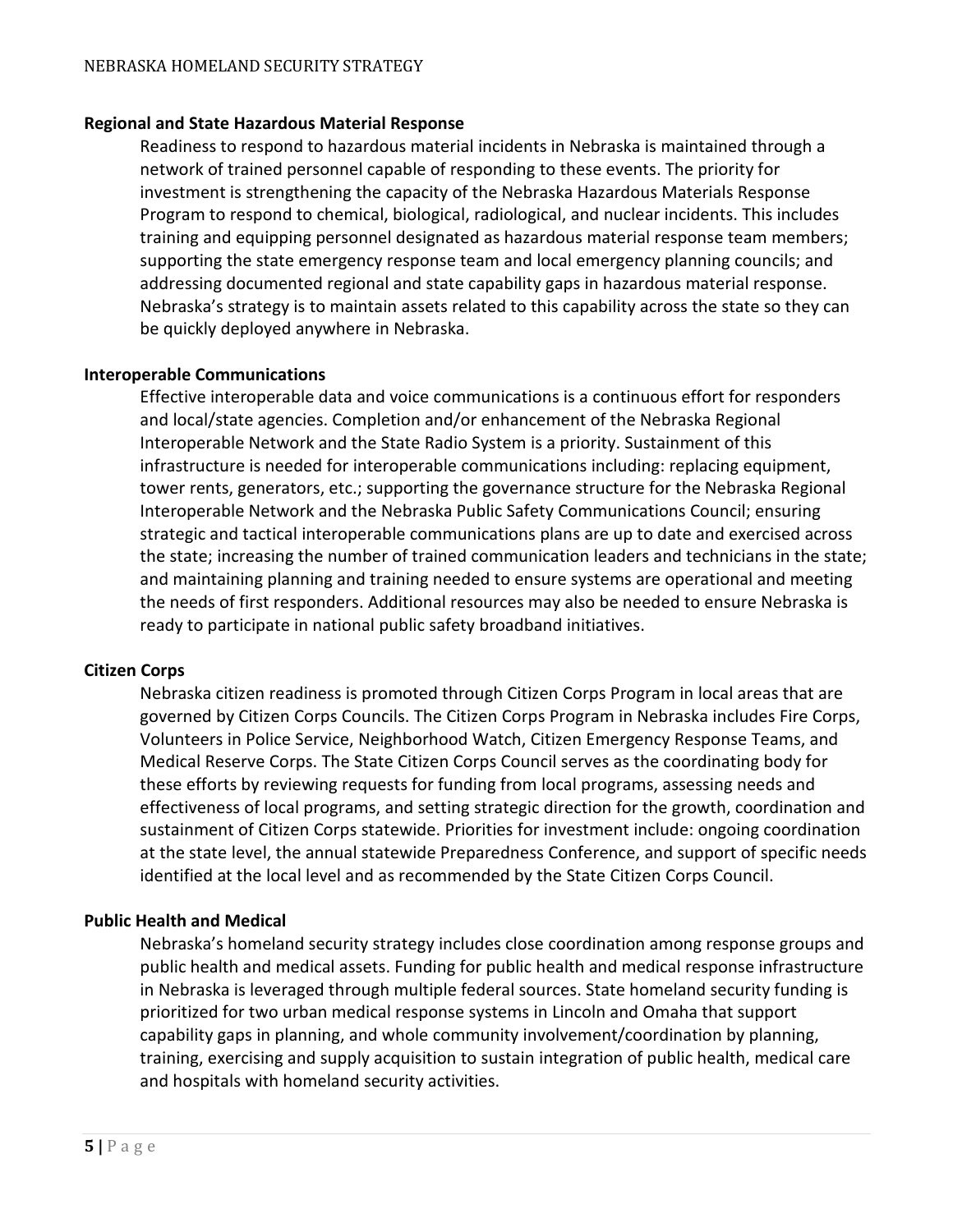## **Agriculture**

Agriculture is an economic driver in Nebraska and a key national asset. Agriculture includes plant and animal protection, food safety, and capabilities to respond to threats in these areas. The Nebraska Department of Agriculture closely coordinates with federal partners such as the United States Department of Agriculture to ensure the state is prepared to respond to these threats. Homeland security priorities for investment in agriculture include support of the state Livestock Emergency Disease Response System Veterinary Corps; and training and exercises that are focused on preparing for or responding to threats to plants, animals or food safety and coordinated by the State Department of Agriculture.

## **Nebraska State Emergency Management Agency Support**

The identified single state agency for administration of homeland security related funds is the Nebraska State Emergency Management Agency. Required grant applications, awards and monitoring functions are supported and sustained through investments in administration and planning. Conscientious yet flexible administration of funds ensures grant sub-recipients are effectively and efficiently meeting goals and requirements Priority for funding in this area is support of the Nebraska Emergency Management Agency and its administration and planning activities.

## COORDINATION

<span id="page-6-0"></span>The Governor established the Homeland Security Policy Group in 2001, with the Lieutenant Governor as the State Homeland Security Director. Members of the Policy Group are appointed by the Governor to advise the Lt. Governor in his role as State Homeland Security Director. The Senior Advisory Committee for State Homeland Security was initiated in 2013 and consists of representatives from State agencies, local/regional jurisdictions, and key stakeholders representing the whole community. The Governor has designated the Nebraska Emergency Management Agency (NEMA) as the State Administering Agency (SAA) for the State Homeland Security Assessment and Strategy program (SHSAS).

Nebraska has eight multi-county Planning, Exercise and Training (PET) Regions that provide local coordination of preparedness activities and funding to meet community preparedness goals. The make-up and organization of these Regions are locally determined by the counties they represent.

## REGIONALIZATION AND MUTUAL AID

<span id="page-6-1"></span>A key aspect of Nebraska's strategy since 1999 has been Nebraska's Emergency Response Teams in selected jurisdictions with capabilities to become a state resource for any chemical, biological, radiological nuclear or explosive (CBRNE) response<sup>1</sup>. There are eleven jurisdictions located across the State which have entered into Memorandums of Understanding (MOU) with the state. These jurisdictions work in concert with the Nebraska Hazardous Incident Team which is comprised of state agency representatives who can provide hazardous materials (HazMat) response across the state. Other regionalized resources include one Federal Urban Search and Rescue Team located in Lincoln,

<span id="page-6-2"></span>1 See Section 81-829.47 of the Nebraska Emergency Management Act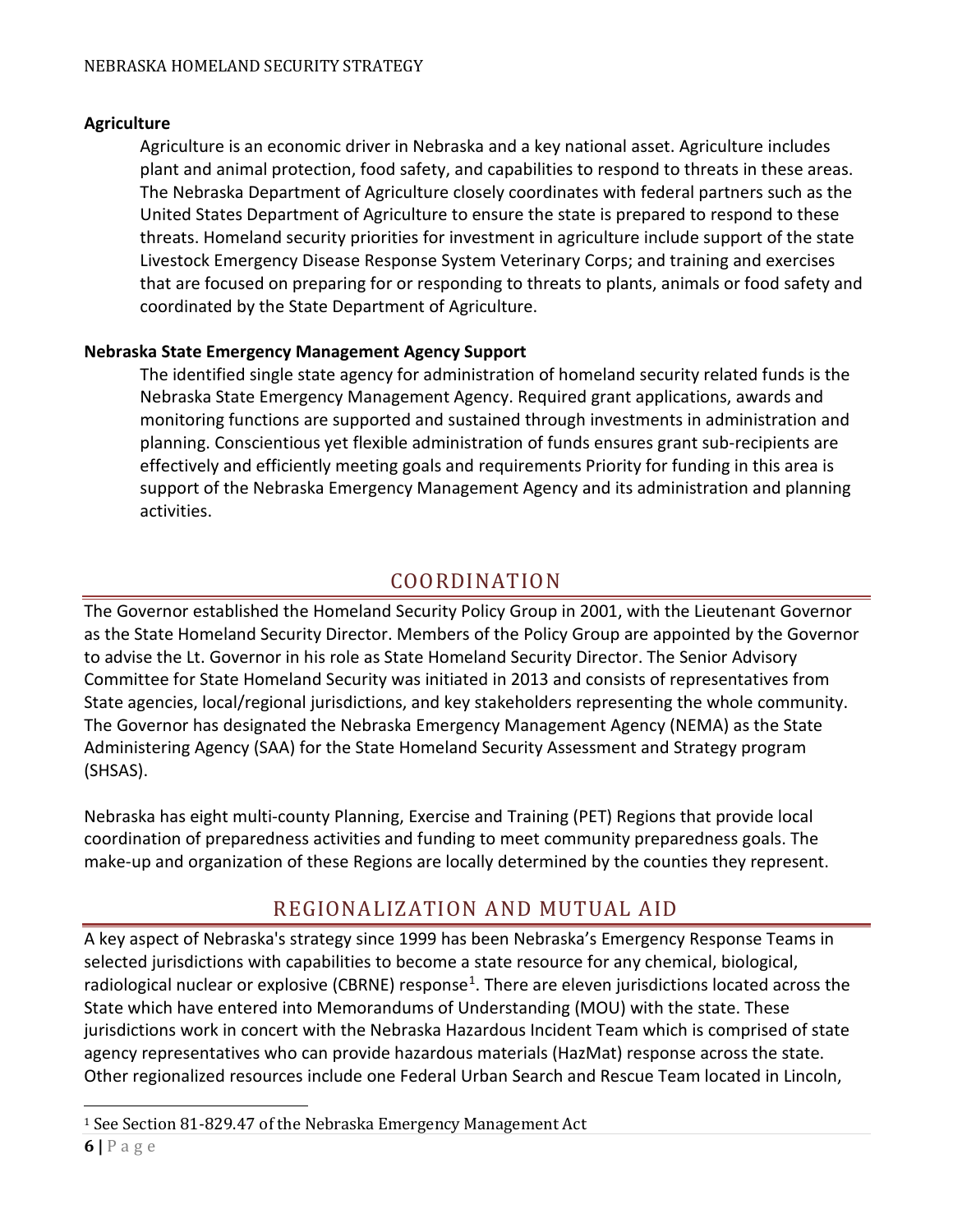Nebraska's Hazardous Device Teams and the National Guard's 72<sup>nd</sup> Civil Support Team. Nebraska's Hazardous Device Technicians. Nebraska supports continual development of Hazardous Device Technicians at the state and local level. These professionals are highly trained and maintain equipment for use in a response to a bomb or similar device. Their training and equipment needs are prioritized by a Hazardous Device Technicians Governing Group.



Nebraska's eight Planning, Exercise and Training /Communications regions coordinate mutual aid agreements to ensure communities are equipped with capabilities to respond to common threats and hazards. Homeland security related funding is allocated to these Regions which are responsible for coordination and dissemination of funds via an identified fiscal agent.

Interstate response activities at the local level are accomplished by response organizations and city/village/county governments

<span id="page-7-0"></span>maintaining active mutual aid agreements that cross state boundaries. State to state assistance is accomplished through the Emergency Management Assistance Compact (EMAC).

## NATIONAL PREPAREDNESS GOAL AND CORE CAPABILITIES

Presidential Policy Directive 8 (PPD-8) sets out a goal for our nation and core capabilities to create secure, resilient communities. Success in the area of national preparedness is defined as: **"A secure and resilient nation with the capabilities required across the whole community to prevent, protect against, mitigate, respond to, and recover from the threats and hazards that pose the greatest risk."**

The core capabilities are the elements needed to achieve this success via five mission areas:

- 1. PREVENT: Prevent, avoid, or stop an imminent, threatened or actual act of terrorism.
- 2. PROTECT: Protect our citizens, residents, visitors, and assets against the greatest threats and hazards in a manner that allows our interests, aspirations, and way of life to thrive.
- 3. MITIGATION: Reduce the loss of life and property by lessening the impact of future disasters.
- 4. RESPONSE: Respond quickly to save lives, protect property and the environment, and meet basic human needs in the aftermath of a catastrophic incident.
- 5. RECOVERY: Recover through a focus on the timely restoration, strengthening, and revitalization of infrastructure, housing, and a sustainable economy, as well as the health, social, cultural, historic, and environmental fabric of communities affected by a catastrophic incident.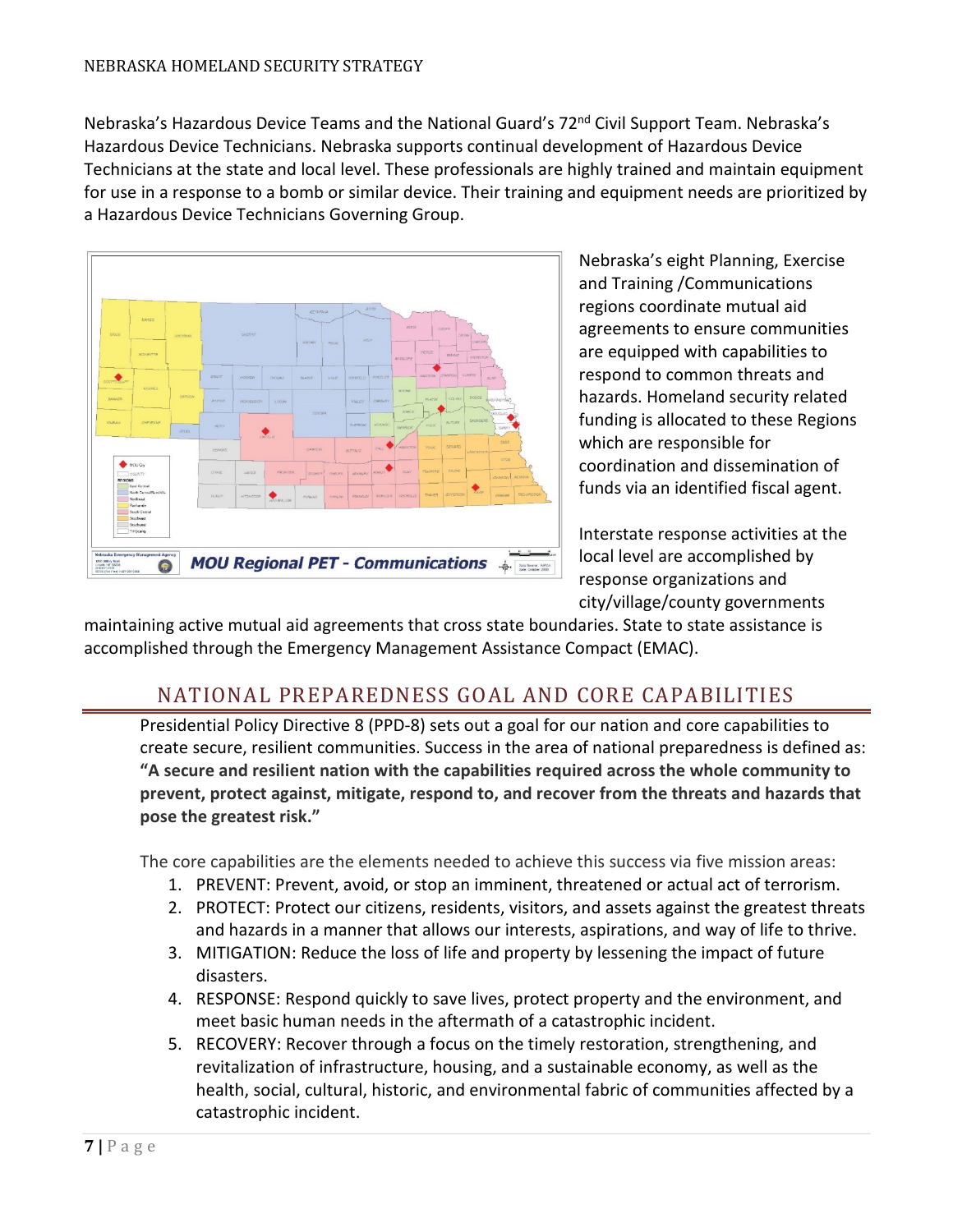## NEBRASKA HOMELAND SECURITY STRATEGY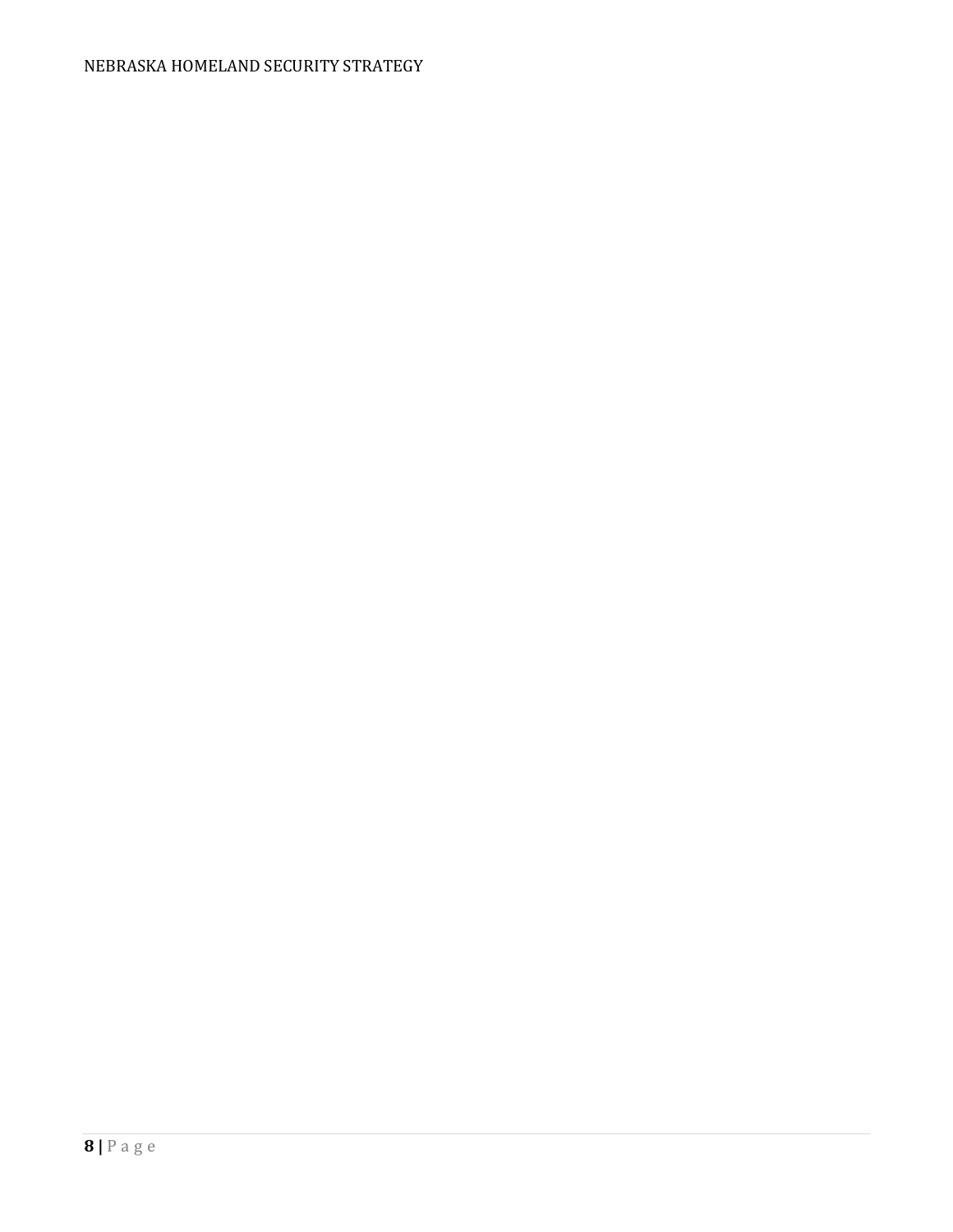## APPENDIX 1 – NATIONAL CORE CAPABILITIES [2](#page-9-1)

<span id="page-9-0"></span>*Specific capability targets are prepared for Nebraska as a whole and in each Planning, Exercise and Training Region. Core capabilities are grouped into five mission areas (Prevent, Protect, Mitigation, Response and Recovery).*

## Planning

- **Mission Areas**: All
- **Description**: Conduct a systematic process engaging the whole community as appropriate in the development of executable strategic, operational, and/or tactical-level approaches to meet defined objectives.

## Public Information and Warning

- **Mission Areas**: All
- **Description:** Deliver coordinated, prompt, reliable, and actionable information to the whole community through the use of clear, consistent, accessible, and culturally and linguistically appropriate methods to effectively relay information regarding any threat or hazard, as well as the actions being taken and the assistance being made available, as appropriate.

## Operational Coordination

- **Mission Areas**: All
- **Description**: Establish and maintain a unified and coordinated operational structure and process that appropriately integrates all critical stakeholders and supports the execution of core capabilities.

## Forensics and Attribution

- **Mission Area**: Prevention
- **Description**: Conduct forensic analysis and attribute terrorist acts (including the means and methods of terrorism) to their source, to include forensic analysis as well as attribution for an attack and for the preparation for an attack in an effort to prevent initial or follow-on acts and/or

swiftly develop counter-options. Intelligence and Information Sharing

- **Mission Areas**: Prevention, Protection
- **Description**: Provide timely, accurate, and actionable information resulting from the planning, direction, collection, exploitation, processing, analysis, production, dissemination, evaluation, and feedback of available information concerning physical and cyber threats to the United

<span id="page-9-1"></span> <sup>2</sup> <https://www.fema.gov/core-capabilities>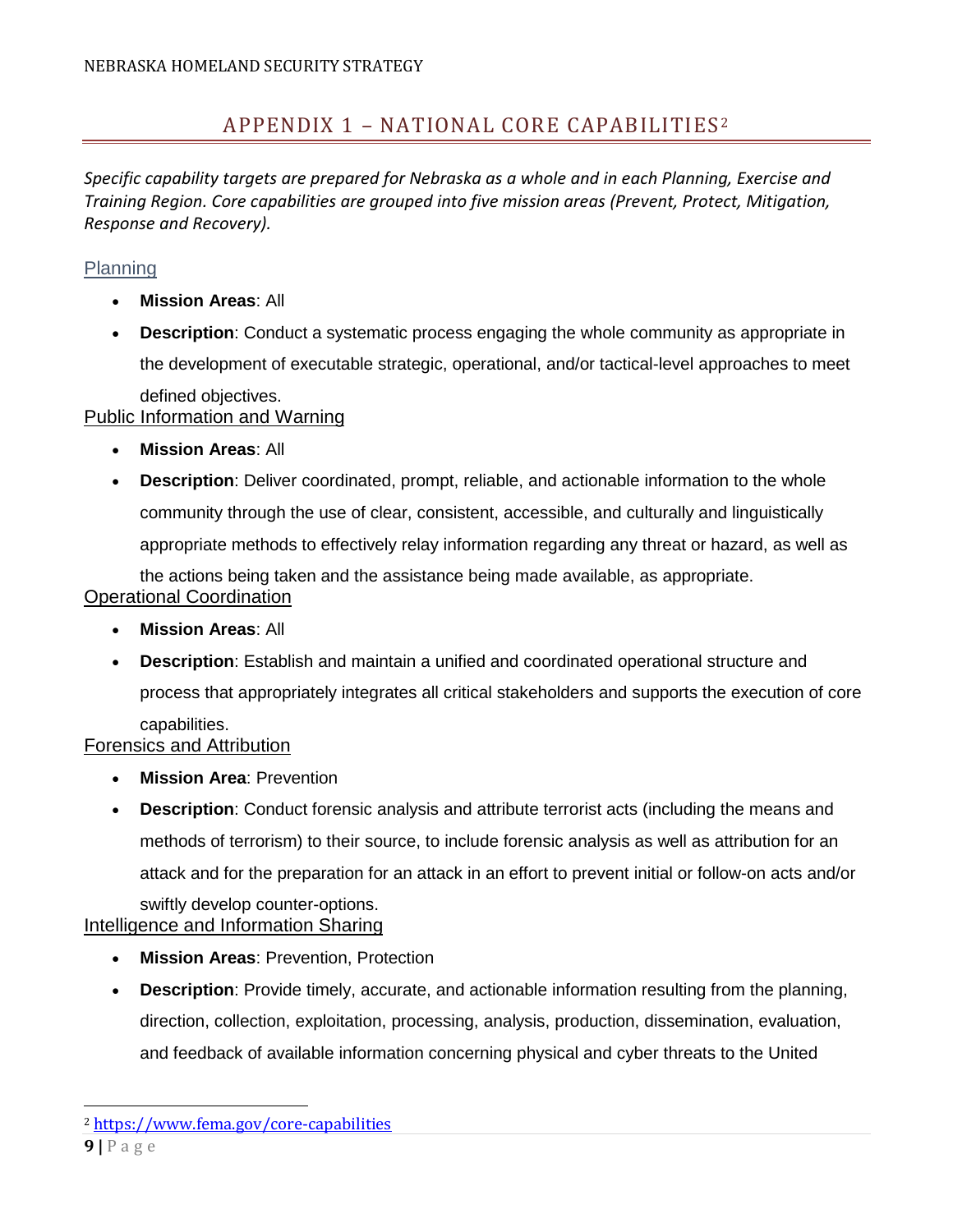States, its people, property, or interests; the development, proliferation, or use of WMDs; or any other matter bearing on U.S. national or homeland security by local, state, tribal, territorial,

Federal, and other stakeholders. Information sharing is the ability to exchange intelligence,

information, data, or knowledge among government or private sector entities, as appropriate. Interdiction and Disruption

• **Mission Areas**: Prevention, Protection

• **Description**: Delay, divert, intercept, halt, apprehend, or secure threats and/or hazards. Screening, Search, and Detection

- **Mission Areas**: Prevention, Protection
- **Description**: Identify, discover, or locate threats and/or hazards through active and passive surveillance and search procedures. This may include the use of systematic examinations and

assessments, biosurveillance, sensor technologies, or physical investigation and intelligence. Access Control and Identity Verification

- **Mission Area**: Protection
- **Description**: Apply and support necessary physical, technological, and cyber measures to

control admittance to critical locations and systems.

#### **Cybersecurity**

- **Mission Area**: Protection
- **Description**: Protect (and if needed, restore) electronic communications systems, information,

and services from damage, unauthorized use, and exploitation.

## Physical Protective Measures

- **Mission Area**: Protection
- **Description**: Implement and maintain risk-informed countermeasures, and policies protecting people, borders, structures, materials, products, and systems associated with key operational

activities and critical infrastructure sectors. Risk Management for Protection Programs and Activities

- **Mission Area**: Protection
- **Description:** Identify, assess, and prioritize risks to inform Protection activities,

countermeasures, and investments. Supply Chain Integrity and Security

- **Mission Area: Protection**
- **Description:** Strengthen the security and resilience of the supply chain.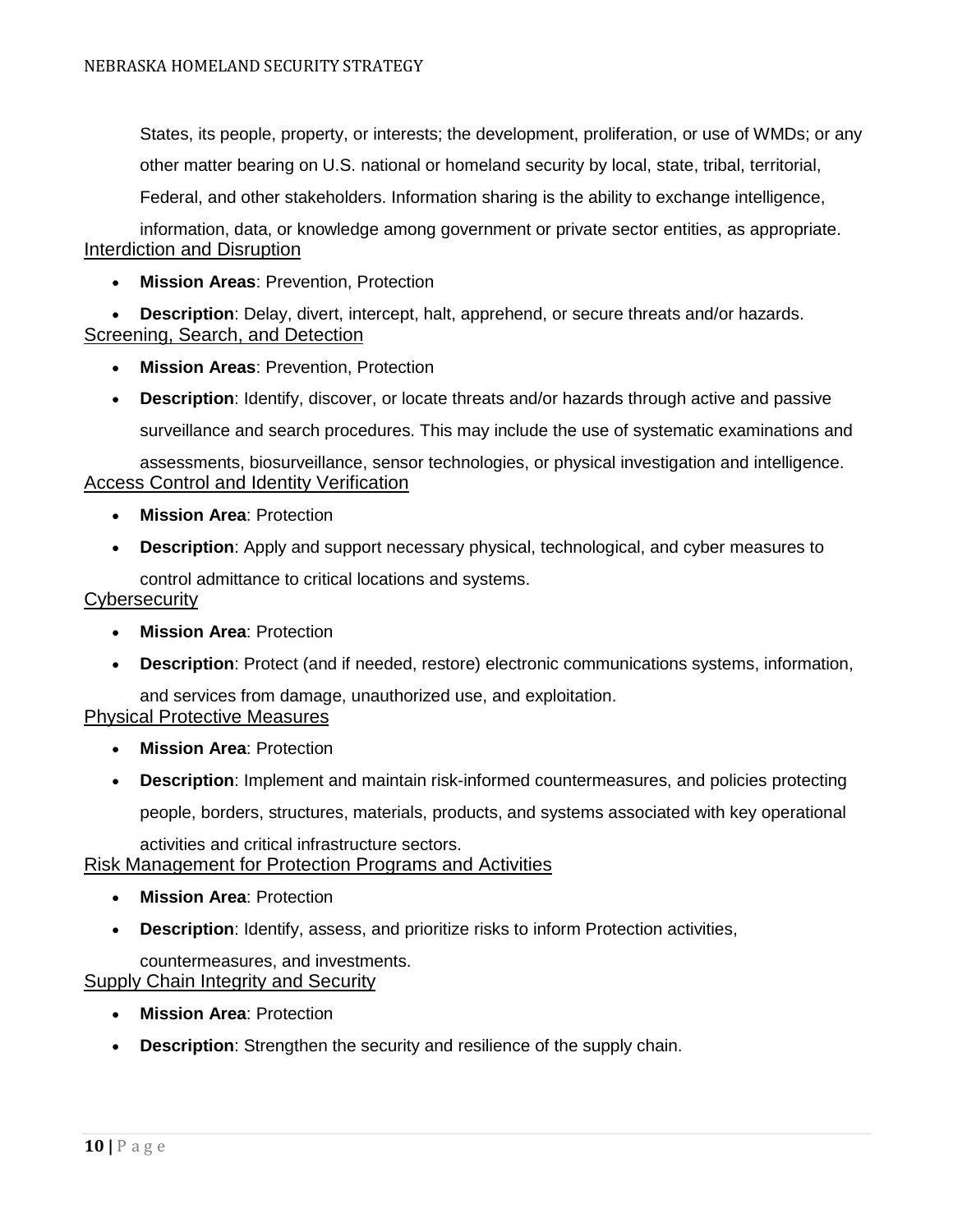## Community Resilience

- **Mission Area**: Mitigation
- **Description**: Enable the recognition, understanding, communication of, and planning for risk and empower individuals and communities to make informed risk management decisions

necessary to adapt to, withstand, and quickly recover from future incidents. Long-Term Vulnerability Reduction

- **Mission Area**: Mitigation
- **Description**: Build and sustain resilient systems, communities, and critical infrastructure and key resources lifelines so as to reduce their vulnerability to natural, technological, and humancaused threats and hazards by lessening the likelihood, severity, and duration of the adverse

#### consequences.

## Risk and Disaster Resilience Assessment

- **Mission Area: Mitigation**
- **Description**: Assess risk and disaster resilience so that decision makers, responders, and community members can take informed action to reduce their entity's risk and increase their resilience.

## Threats and Hazards Identification

- **Mission Area**: Mitigation
- **Description:** Identify the threats and hazards that occur in the geographic area; determine the frequency and magnitude; and incorporate this into analysis and planning processes so as to

clearly understand the needs of a community or entity.

## Critical Transportation

- **Mission Area**: Response
- **Description**: Provide transportation (including infrastructure access and accessible transportation services) for response priority objectives, including the evacuation of people and animals, and the delivery of vital response personnel, equipment, and services into the affected areas.

## Environmental Response/Health and Safety

- **Mission Area**: Response
- **Description**: Conduct appropriate measures to ensure the protection of the health and safety of the public and workers, as well as the environment, from all-hazards in support of responder operations and the affected communities.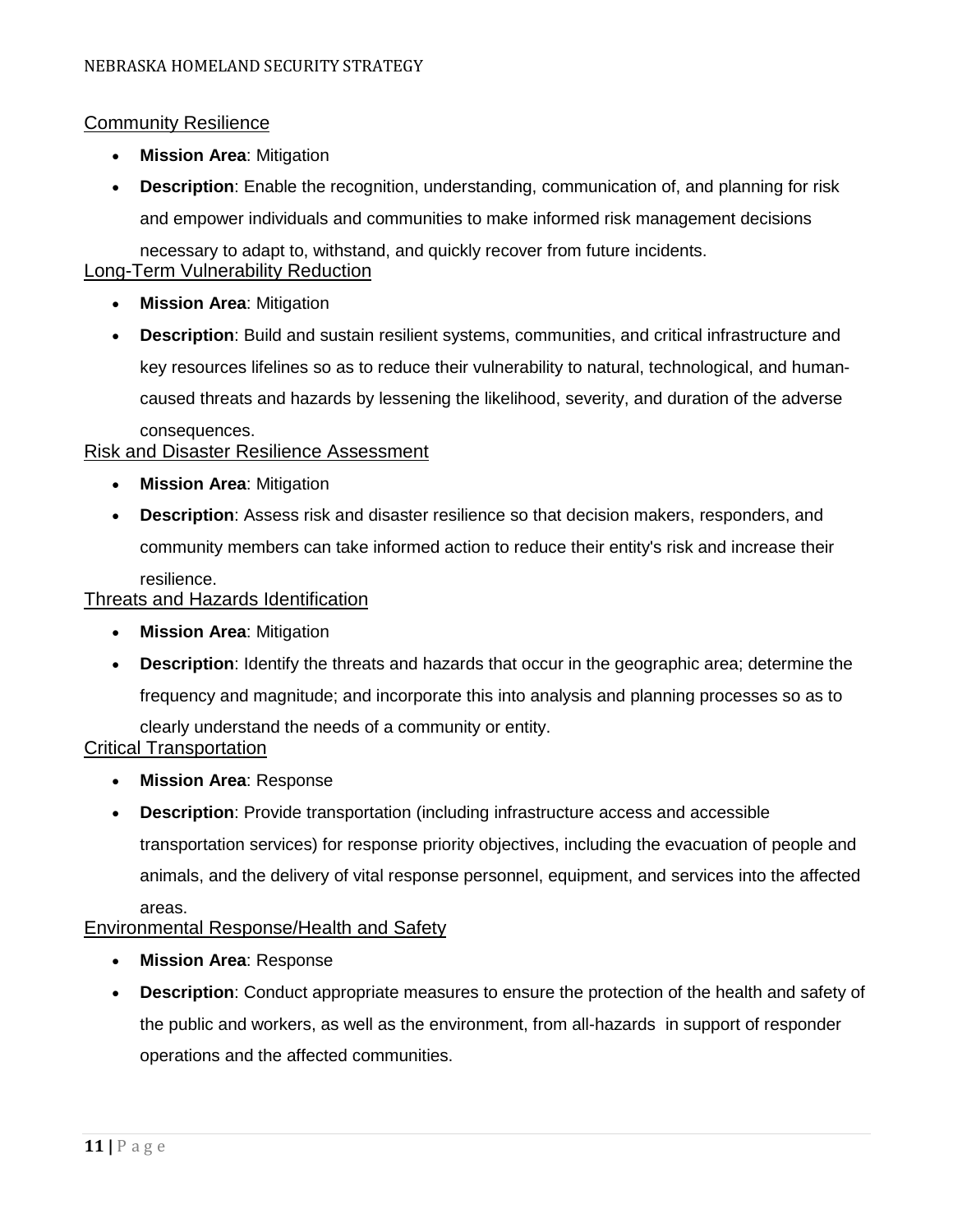## Fatality Management Services

- **Mission Area**: Response
- **Description**: Provide fatality management services, including decedent remains recovery and victim identification, working with local, state, tribal, territorial, insular area, and Federal authorities to provide mortuary processes, temporary storage or permanent internment solutions, sharing information with mass care services for the purpose of reunifying family members and caregivers with missing persons/remains, and providing counseling to the bereaved.

## Fire Management and Suppression

- **Mission Area**: Response
- **Description**: Provide structural, wildland, and specialized firefighting capabilities to manage and suppress fires of all types, kinds, and complexities while protecting the lives, property, and the

environment in the affected area. Infrastructure Systems

- **Mission Area**: Response, Recovery
- **Description**: Stabilize critical infrastructure functions, minimize health and safety threats, and

efficiently restore and revitalize systems and services to support a viable, resilient community. Logistics and Supply Chain Management

- **Mission Area:** Response
- **Description**: Deliver essential commodities, equipment, and services in support of impacted communities and survivors, to include emergency power and fuel support, as well as the coordination of access to community staples. Synchronize logistics capabilities and enable the restoration of impacted supply chains.

## Mass Care Services

- **Mission Area**: Response
- **Description**: Provide life-sustaining and human services to the affected population, to include hydration, feeding, sheltering, temporary housing, evacuee support, reunification, and

#### distribution of emergency supplies. Mass Search and Rescue Operations

- **Mission Area**: Response
- **Description**: Deliver traditional and atypical search and rescue capabilities, including personnel, services, animals, and assets to survivors in need, with the goal of saving the greatest number of endangered lives in the shortest time possible.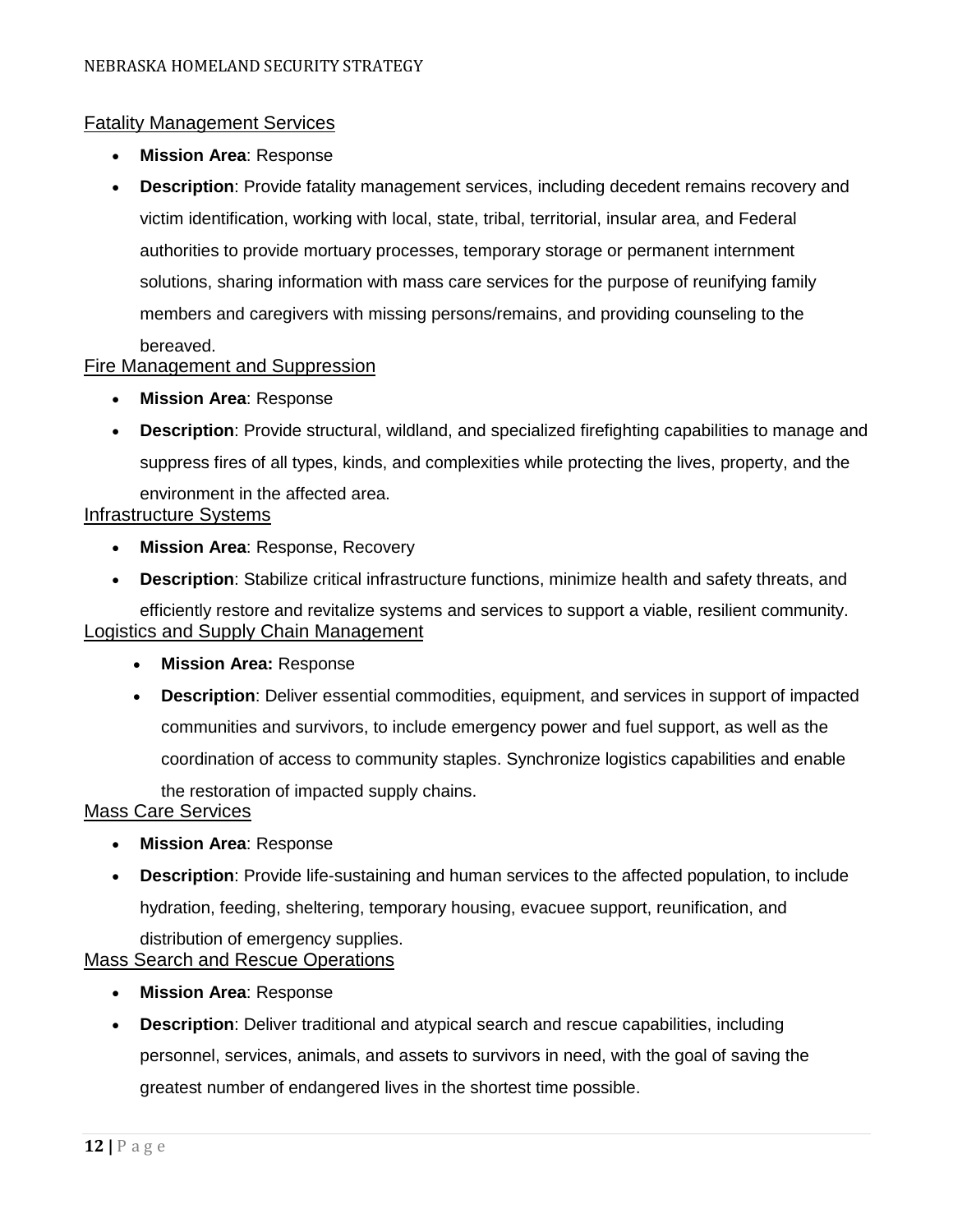#### NEBRASKA HOMELAND SECURITY STRATEGY

## On-Scene Security, Protection, and Law Enforcement

- **Mission Area**: Response
- **Description**: Ensure a safe and secure environment through law enforcement and related security and protection operations for people and communities located within affected areas and

also for response personnel engaged in lifesaving and life-sustaining operations.

## Operational Communications

- **Mission Area**: Response
- **Description**: Ensure the capacity for timely communications in support of security, situational

awareness, and operations by any and all means available, among and between affected

communities in the impact area and all response forces. Public Health, Healthcare, and Emergency Medical Services

- **Mission Area**: Response
- **Description**: Provide lifesaving medical treatment via Emergency Medical Services and related operations and avoid additional disease and injury by providing targeted public health, medical,

and behavioral health support, and products to all affected populations. Situational Assessment

- **Mission Area**: Response
- **Description**: Provide all decision makers with decision-relevant information regarding the

nature and extent of the hazard, any cascading effects, and the status of the response. Economic Recovery

- **Mission Area**: Recovery
- **Description**: Return economic and business activities (including food and agriculture) to a healthy state and develop new business and employment opportunities that result in an

economically viable community.

## Health and Social Services

- **Mission Area**: Recovery
- **Description**: Restore and improve health and social services capabilities and networks to promote the resilience, independence, health (including behavioral health), and well-being of the whole community.

## Housing

- **Mission Area**: Recovery
- **Description:** Implement housing solutions that effectively support the needs of the whole community and contribute to its sustainability and resilience.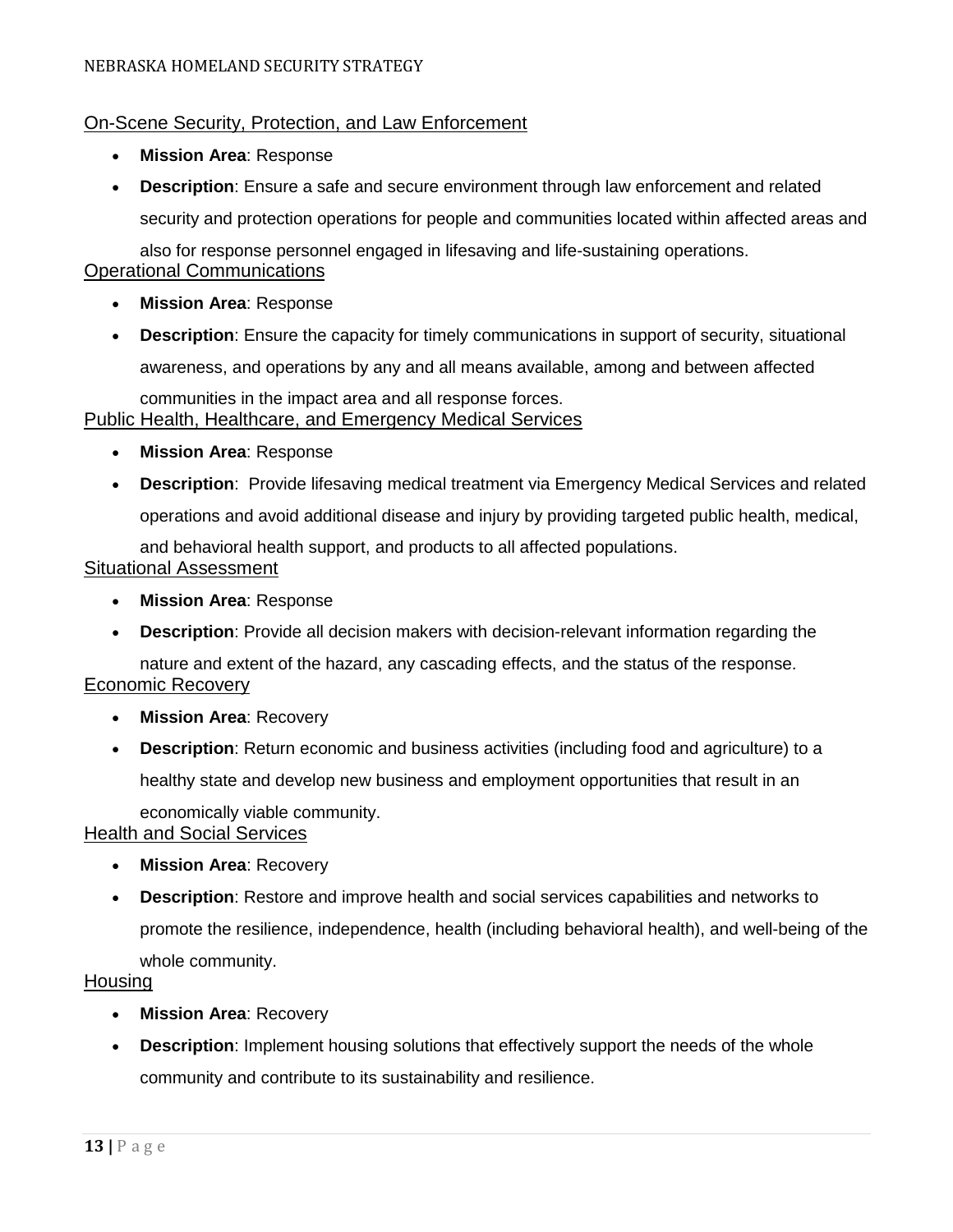## Natural and Cultural Resources

- **Mission Area**: Recovery
- **Description**: Protect natural and cultural resources and historic properties through appropriate planning, mitigation, response, and recovery actions to preserve, conserve, rehabilitate, and restore them consistent with post-disaster community priorities and best practices and in compliance with applicable environmental and historic preservation laws and executive orders.